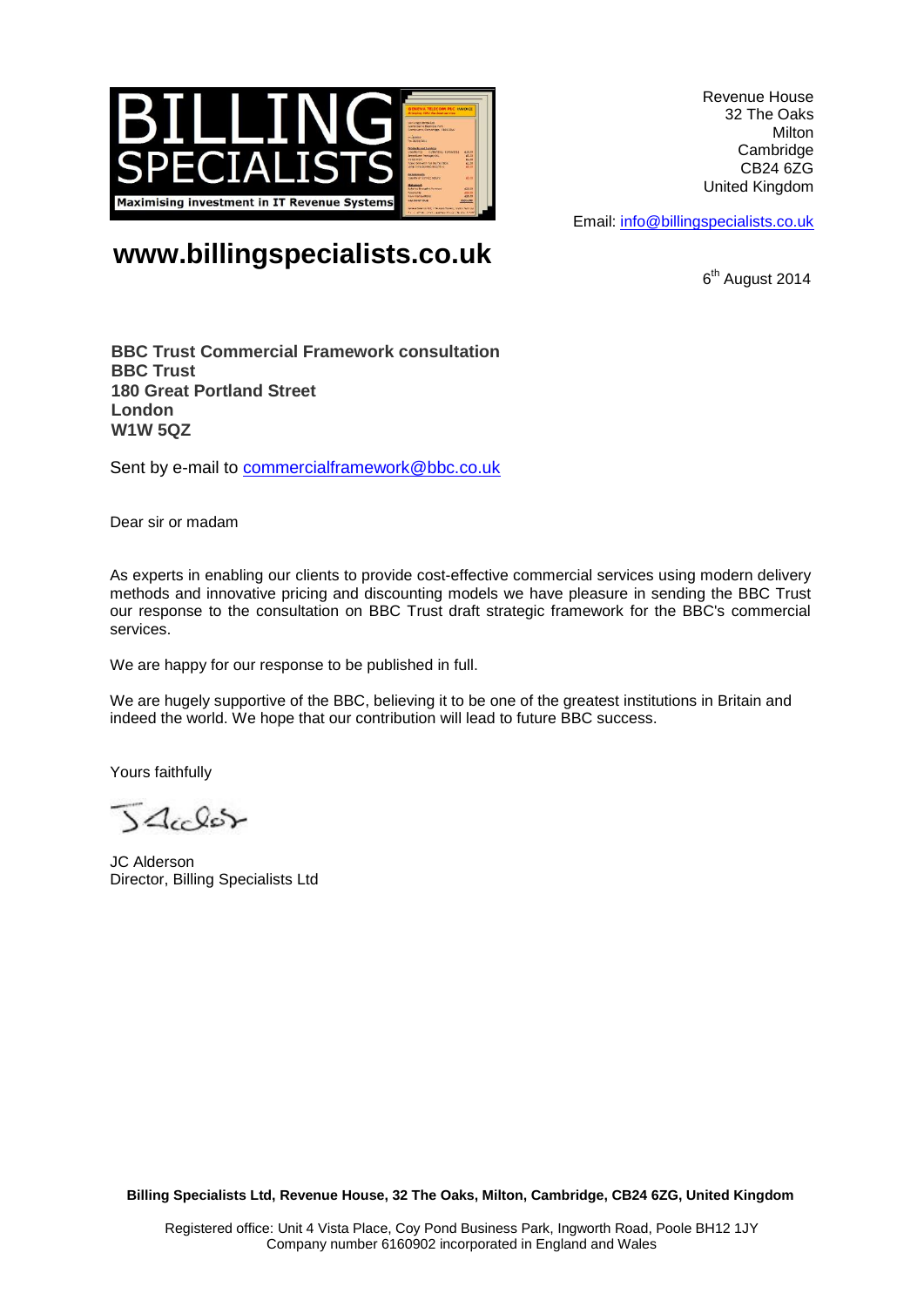## **Response to BBC Trust Commercial Framework consultation by Billing Specialists Ltd**

Billing Specialists Ltd, which is based in Cambridge, is an established consultancy specialising in growing revenue based on innovative product pricing and discounting models, primarily for communication service providers (CSPs). With a client base largely in the European Union we have, for example, supplied consultancy to several Tier 1 mobile operators providing content-based Value Added Services. We have experience on how content can be distributed in an efficient manner and high value obtained.

We wish to comment, with relevant business examples, on the BBC Trust's principles for the BBC's commercial services, which it has listed as follows:

- (a) Strategic alignment of public and commercial service activities
- (b) How, where and when commercial business can be conducted
- (c) Generating a return for licence fee payers
- (d) Commercial efficiency
- (e) Separation between publicly funded BBC activity and its commercial services

Rather than tackling each of the above in turn, we believe all five are inextricably linked, and therefore we will suggest principles and revenue generation ideas that combine them all.

We believe that the severe financial constraints that the BBC has been forced to endure since the 2010 licence fee settlement are extremely unlikely to vanish with a new BBC Charter, regardless of which political party forms the next government. The government's refusal to grant an acceptable level of income has less to do with its close relationship with (and fear of) some commercial rivals but more a result of the Labour government's introduction of free television licences to households with a person over 75. A substantial proportion of the BBCs current income comes directly from central taxation and no government in the current financial climate (high annual deficit and very high accumulated debt) wishes that sum to increase substantially.

Our view is that the BBC cannot hope to increase revenue to the level needed to sustain quality programming attractive to all members of British society unless it produces sufficient programming that generates commercial revenue using as many viable sales channels as possible both nationally and internationally. Our concern with the BBC Trust's proposed Strategic Framework for the BBC's Commercial Services is that it sees the activities of BBC Worldwide as a minor part of the BBC that needs to be controlled whereas we see it as a fundamental part, without which the BBC has no viable future. The BBC Trust must recognise this reality.

It appears to us that the BBC Trust is aiming just to define a remit for BBC Worldwide as a way of addressing concerns, for example, to prevent further incompatible, adventurous and ultimately disastrous forays in acquisitions such as Lonely Planet. In other words, it is trying to address criticism of BBC Worldwide both in terms of its past failures (valid concerns to the public) and pressure from commercial rivals (irrelevant to the public and actually harmful if it weakens the BBC) by constraining the activities of BBC Worldwide. We believe that is the wrong way around. Instead the BBC Trust should revisit its proposals and change them to liberate BBC Worldwide whilst requiring BBC Management to work closely with BBC Worldwide when making *most* of its commissioning decisions to maximise the commercial return at every opportunity. This is necessary to generate an acceptable return for the BBC's licence fee payers.

We recommend that the BBC Trust puts in place a *partnership* framework between BBC programming commissioners and BBC Worldwide that gives the latter a much stronger role, without putting it in the driving seat, whilst giving protection for a level of Public Service Broadcasting where commercial return will have no say. We envisage BBC commissioners deciding what is suitable for their channels, thus putting viewers and listeners above commercial imperatives and retaining the identity of a channel but BBC Worldwide having a very strong say in the life of those programmes once an initial commission has taken place. BBC Worldwide should be able to insist on a) a minimum number of episodes, b) the commissioning of further series (i.e. prevent a BBC channel controller from axing a successful programme), c) frequency of seasons (avoiding unnecessary breaks) and d) sufficient exposure of programmes on the BBC (not dictating a specific timeslot on a particular day or time of year, but ensuring a controller does not try to kill a series by scheduling it in a death-slot).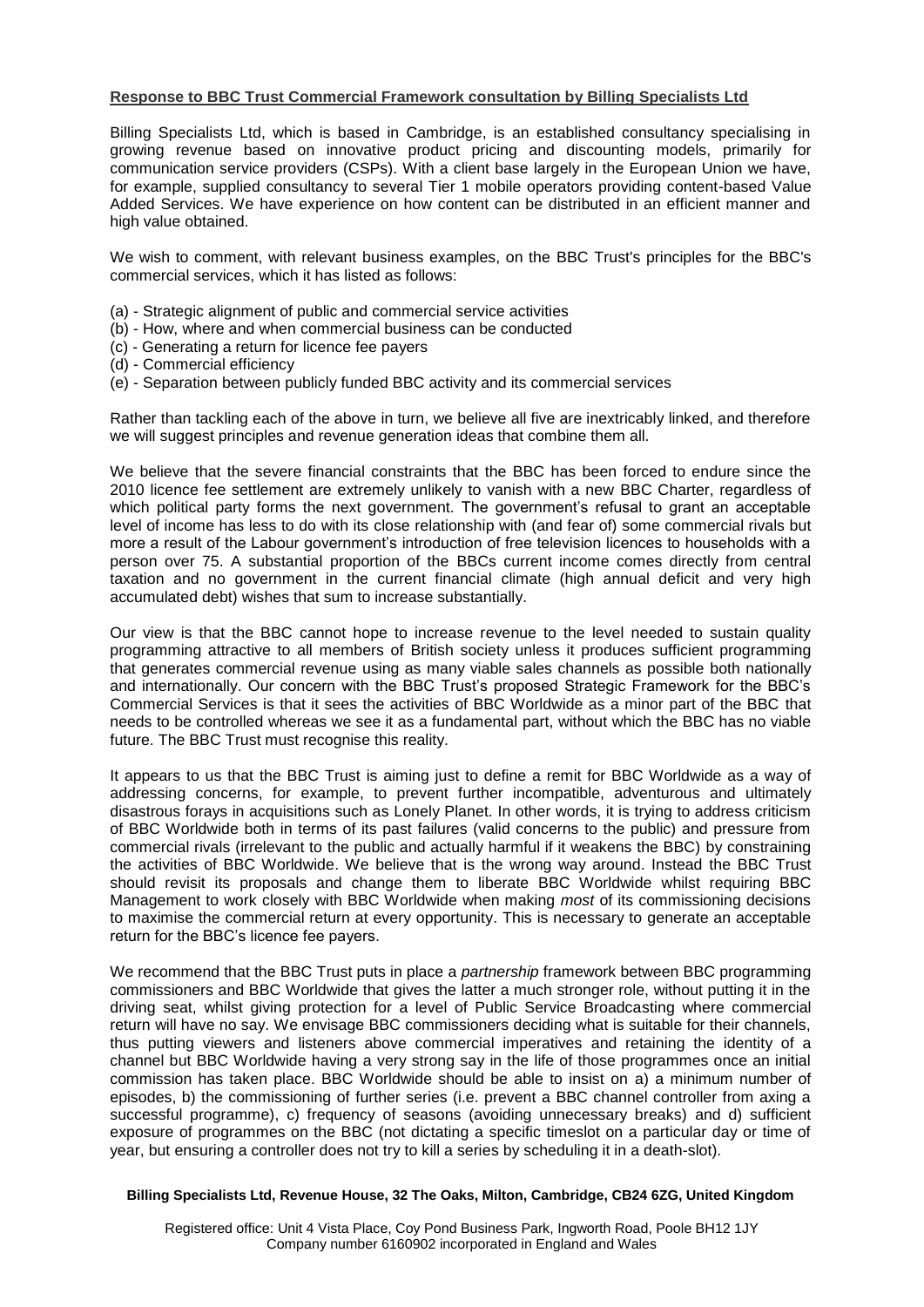In short, we believe the majority of commissioning decisions should involve BBC Worldwide, at least to the extent that BBC Worldwide has the resources to exploit that level of programing output, not just in terms of programme sales but all kinds of licensing.

Clearly, suggesting that the commercial return should dictate the entire schedule of the BBC's channels, or influence artistic decisions to the extent that sponsors on commercial channels hold sway, is a step much too far in Public Service Broadcasting, However, we feel that the BBC Trust has not recognised how far commissioning drivers have changed in the last 30 years – the BBC is already more than 'a little bit pregnant' (to borrow the rhetoric when dismissing calls for *some* advertising).

It is now financially impossible for the BBC to reinstate Play for Today, never mind Play of the Month. It finds itself unable to reinstate minority genres such as Out of the Unknown, which ran from 1965 to 1972, despite the commercial sales at the time and lack of any such series being produced in any country. However, the BBC is far more risk-adverse compared to, say, DR, which commissioned 20 hours of the detective series Forbrydelsen (The Killing).

Let's take some examples of where the BBC needs more commercial acumen.

When the BBC decided in 2004 to re-launch Doctor Who, which had become a tarnished brand during the 1980s, it was prepared only to commission six episodes, despite knowing that there was an audience for it. Fortunately BBC Worldwide stood its ground and demanded 13 episodes as the minimum that was worth the effort of selling. BBC Worldwide won. However, the BBC threw away in excess of £1m when it indulged the lead actor (David Tennant) by only producing four episodes instead of fourteen in 2009. Given that those four episodes were to be his swansong, a commercially driven BBC would have filmed the episodes of his successor (Matt Smith, already publicly announced) in the interval (and possibly producing both series concurrently given the complete changeover of production team). History repeated itself when fifteen episodes were spread over two years, apparently this time to indulge the show-runner (Steven Moffatt). Any commercially minded organisation would have brought in an assistant show-runner. With the further change of lead actor there is yet more slippage in the season's schedule (commencing in autumn rather than spring). For one of the BBC's top five worldwide brands to produce only eight series in the ten years from March 2005 to December 2014 is lamentable, especially given the paucity of episodes (a mere 14 per year when US television can generate 22).

BBC Three pioneered the immediate post-transmission behind-the-scenes series such as Doctor Who Confidential. Given that anything related to Doctor Who will generate money we are incredulous that BBC Three's controller chose to axe the programme despite its low cost and the ability to include the material filmed as DVD extras. We do not believe a channel controller should have the ability to axe a commercially successful programme on a whim. To fail to commission something that would have been successful (e.g. Alan Yentob refusing to commission what became the highly successful ITV series Band of Gold, for which he has since apologised) is a mistake but to axe something that is generating money is sheer folly. The root cause is probably that the channel controller does not see a direct return from the profits made. We do not believe that simply providing financial incentives to the channel is adequate since the controller could still put their personal tastes above incentives hence our strong belief that such freedoms should be removed from controllers.

We note the recent decision by the BBC One controller to decline a second series of the Sarah Phelps drama The Crimson Field supposedly "in order to create space for new shows and to keep increasing the variety of BBC One." We support axing programmes that have outstayed their welcome (Last of the Summer Wine would be a good example) but to axe a series after one series is nonsense when BBC Worldwide needs more than one season in order to make a retune on their sales effort. Consider also the Ripper Street cancellation debacle. As outlined in our recommendations above the BBC One controller should not have the power to decline a second series of a programme with mainstream appeal that has met audience number and appreciation targets without approval from BBC Worldwide.

We are also incredulous that senior managers at the BBC could seriously consider losing £100 million revenue over the next decade by sacking its star presenter because of a few complaints about an unbroadcast recording in which he apparently recited an antiquated nursery rhyme. Whilst the BBC clearly cannot give carte blanche authority to someone on the basis of their commercial value, losing vast sums of money because of a minor embarrassment in which a few people *chose to be offended* is surely much more damaging in the eyes of licence fee payers.

### **Billing Specialists Ltd, Revenue House, 32 The Oaks, Milton, Cambridge, CB24 6ZG, United Kingdom**

Registered office: Unit 4 Vista Place, Coy Pond Business Park, Ingworth Road, Poole BH12 1JY Company number 6160902 incorporated in England and Wales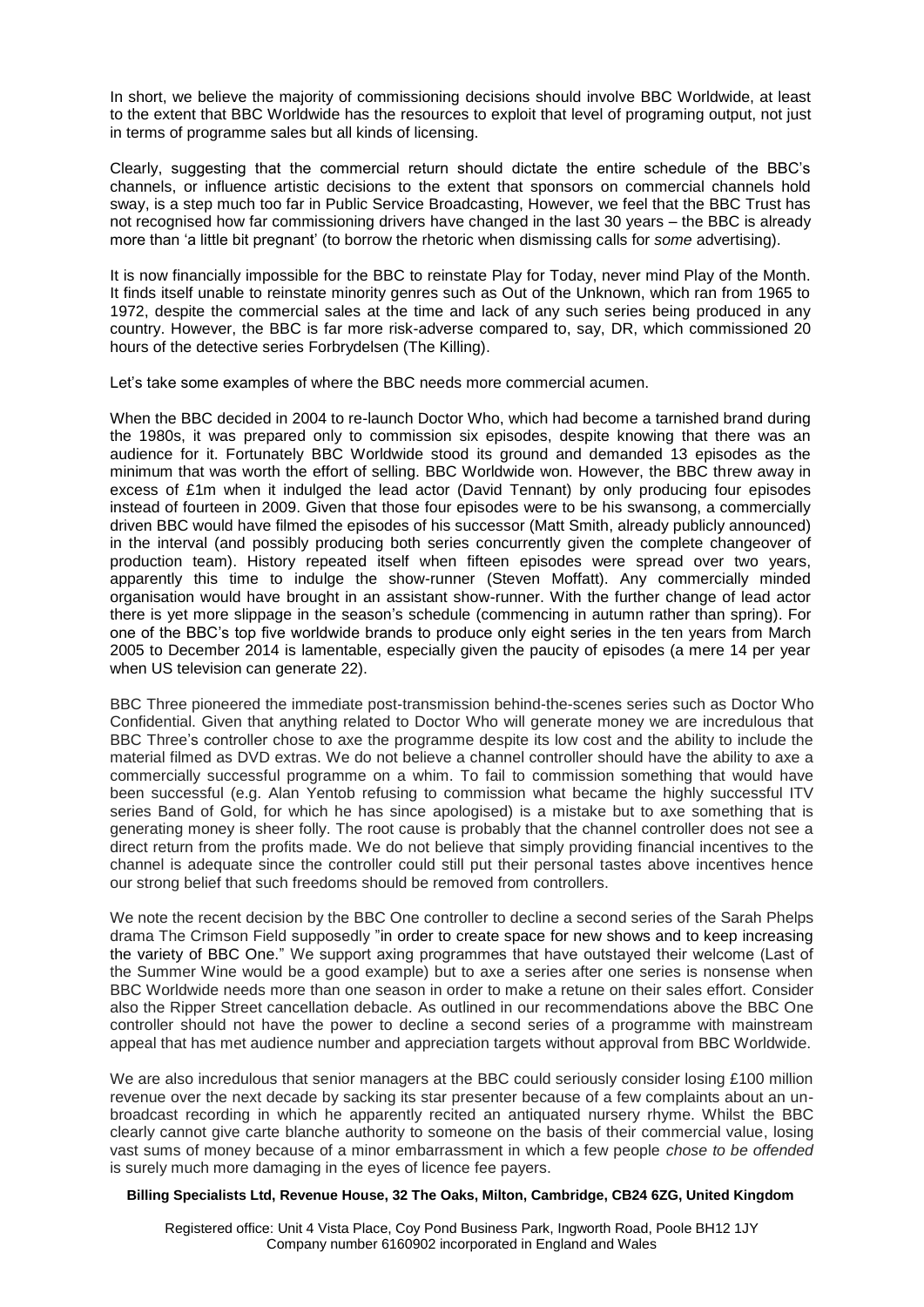Prior to multi-channel broadcasting there was no proof that Britons were willing to pay for broadcast content – the choice was stark between an apparently free ITV (in reality a regressive tax on the working class) and paid-for BBC. However, these days people are used to paying considerable sums each month to CSPs for content, whether it's Virgin Media, Sky or BT, often, but not always, bundled with telephony and broadband services.

At the moment the BBC avoids charging the British public for anything that it broadcasts. Actually it does charge, of course, by disguising it as joint ventures without BBC branding, so that viewers are paying considerable sums to watch 40-year-old repeats of Porridge, for example, all of which require viewers to put up with insufferably frequent and long advertising breaks.

The BBC's USP is the lack of adverts, for which it is highly regarded. The recent World Cup final viewing share against ITV's simultaneous coverage has shown, yet again, very strong public support for an advertising-free BBC. We believe the BBC should offer a BBC-branded repeats facility, either on a conventional channel in a multi-channel platform or via iPlayer. However, it is vital that is shows a broad range of programmes and not endless repeats from a limited range.

It concerns us that the BBC makes so little profit from repeats, in order to plough back into new programming and generate more work for talent, because of the very large sums paid in royalties to talent. We believe that the talent unions must decide what is more important to them: is it a small number of people getting a huge income from one lucky break or a lot of people getting a fair reward for most of their work? We believe it should be the latter. If the royalties are high then only popular programmes are repeated or commercially released, since only those are able to get a return on investment. Moreover, royalties need to be set at a level that is competitive with US content. British television is swamped with US programmes because they are cheaper to broadcast than repeats of British-made programmes. We are alarmed that the BBC still does not archive all programmes. We understand game shows are a casualty, which seems foolish given the existence of niche channels such as Challenge. However, new programming must remain the priority for the BBC.

We believe that the BBC should have increased funding not least to ensure that the British public are not swamped with a diet of US content. An alarming number of examples of profligacy and financial incompetence at the BBC over the last decade (high salaries, high payoffs, New Broadcasting House overspend, DMI debacle, TV Centre standing idle for four years) have, we believe, ruined any chance of the BBC winning public support for anything beyond an inflation-linked increase simply to provide the same service. The BBC can only expect to receive more income from the public if it offers more in return that is actually wanted by the public. Its commercial rivals, who have an enormously vested interest, will naturally argue that the BBC should do less regardless but we disagree and believe there is enormous scope for discretionary top-ups.

A threat that the BBC Trust must resist at all costs is the introduction of a two-tier broadcasting system, whereby only the well-off can watch or listen to certain types of content (in effect what happens with the arts where working class taxpayers who subside it cannot afford to see it). This would sound the death-knell of PSB and hugely damage the well-being of society as people's tastes would not widen as they currently do when people stumble upon something freely available. No-one should be excluded from the wealth of BBC programmes. However, the BBC Trust should recognise that there is a huge difference between excluding people from content and offering some people additional *convenience* to receive that content.

A top-up (premium) service can be achieved without depriving viewers and listeners. Evidence from VAS content demonstrates that many people would be willing to pay another £2 a month (around 15% on top of the basic licence fee) to allow them to use BBC iPlayer to see:

- a) programmes in advance of broadcast
- b) programmes for more than seven days after broadcast
- c) extended versions of programmes
- d) programmes when abroad.

People who are abroad are able to listen to many BBC radio programmes on the internet, not just live but also on demand for a week or more after broadcast. The BBC presumably pays fees to talent to allow listening abroad (e.g. comedy on BBC 4 Extra) but crucially receives no revenue for this. We believe it is missing a trick. Moreover, much greater revenue would be obtained by people being able to watch BBC television programmes from abroad: holidaymakers, business travellers, ex-pats and Anglophiles. However, people abroad cannot watch anything on iPlayer because their IP address